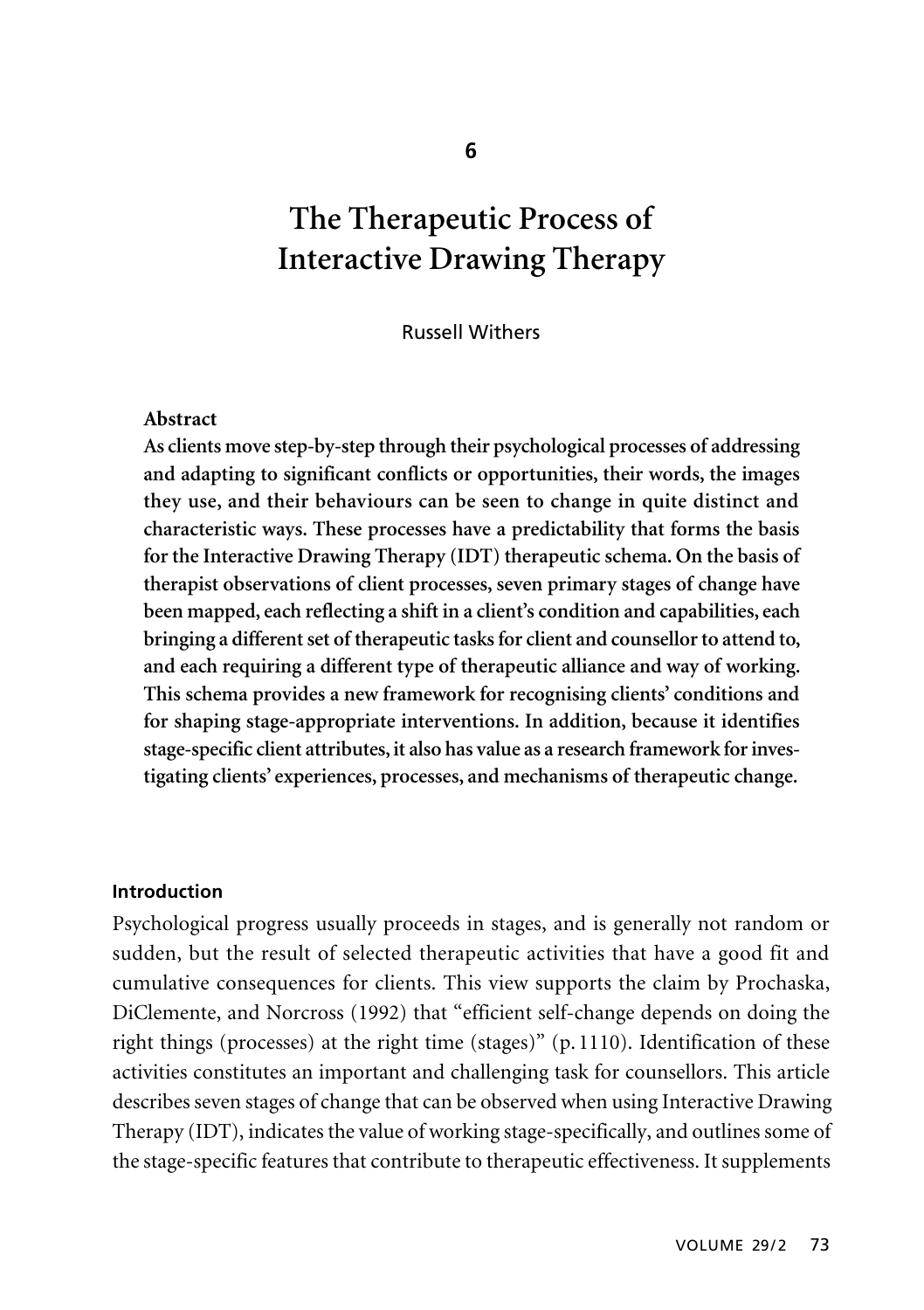my earlier article (Withers, 2006) which described the IDT method of working with therapeutic imagery, and presents the wider context and purpose in which IDT interventions are made. By describing observable client responses when working on paper (referred to as "pages"), this article aims to provide an explanation of theoryin-practice (Argyris & Schon, 1974), thereby paving the way for a future comparison of IDT theory and practice with those of other modalities.

In IDT practice, clients are encouraged to write, diagram, and draw as they talk and experience their emotions and, because this is all put onto paper, their pages become an archival record of their therapeutic progress. As layers of related (but now graphic) material accumulate on the same page, a perceptual shift occurs in the client, provoking new insight and an enhanced psychological response. As successive pages are developed, a process of preferred direction, psychological momentum, therapeutic gain, and observable steps and stages becomes evident.

### **Method**

Over a period of two to three years in the mid 1990s, several hundred client drawings and detailed case notes provided my original research data which revealed a pattern of changes that occur over time for clients. The schema has been mapped and refined over the last fifteen years, and evidentially validated by clinical feedback from approximately 150 IDT practitioners who have attended the IDT Advanced Course and checked for similar phenomena with their own clients. Although initially observed in the change processes of individuals who were clients in a general counselling practice in New Zealand, the pattern of changes may also apply to the processes that families and groups can work through, and appears to hold true when working cross-culturally (Zhang, Chan, & Campbell, 2009).

Mapping the structure of the IDT therapeutic schema did not occur suddenly and a comprehensive picture did not emerge at once but, like a complex jigsaw puzzle, it emerged a few tentative pieces at a time, with each cumulative component adding increased structure and detail to the big picture. The naming of each stage was intended to approximate the client's attitude or response to the issues that were emerging at that stage. While the schema presented in this paper is based on a large amount of clientgenerated data and has been informally validated by IDT practitioners, more formal research is required to verify the credibility of the underlying observations, and the validity of its uses.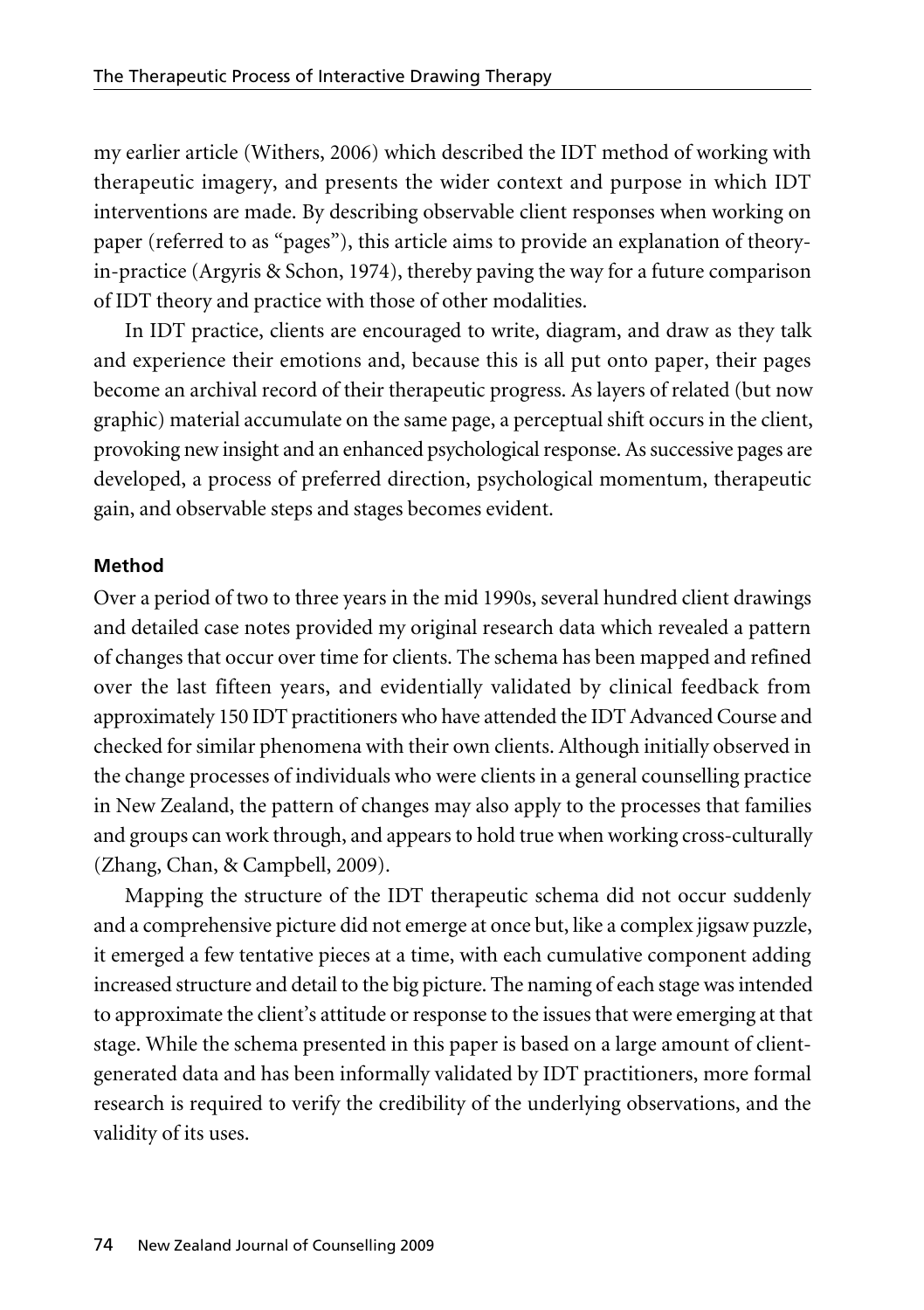#### **Therapeutic process**

The term "process" is used sometimes to refer to the workings and manifestation of unconscious material (Malan, 1979), and sometimes to refer to matters of procedure and interpersonal dynamics (Tuckman & Jensen, 1977). Process is to be differentiated from "content." Whereas content typically refers to *what* the client's issues are about, "process" is generally used to refer to *how* that content emerges and is addressed. Content cues and process cues inform each other, are mutually interactive, and both provide opportunities for therapeutic intervention.

From a metaphorical perspective, a "therapeutic" process can be envisioned as a container that reflects and shapes the psychological efforts and procedures of clients as they learn progressively how to achieve their therapeutic goals. In addition, a therapeutic process also denotes the schema by which counsellors act with conscious intent, as well as efficiency of time and effort, to support and guide clients as they do their work.

Therapeutic processes are to be distinguished from developmental processes, such as the normative stage-of-life paradigms proposed by Piaget (1936) with regard to cognitive development; by Erikson (1959) with regard to psychosocial development; or Kohlberg (1981) with regard to moral development. Although therapy may extend over many years, its timebound nature inherent in the intention to reach a conclusion also differentiates a therapeutic process from lifelong processes of maturation, such as Jung's process of individuation (Edinger, 1992), and Hillman's (1992) process of soul-making.

### **The IDT therapeutic process**

The IDT method is essentially a process-oriented practice, with the counsellor engaging in three primary roles: supporting the client's welfare; managing the current session; and attending to the overall psychological process that the client is experiencing, leaving the client with the primary role of engaging with the content. Because clients' content keeps changing according to the level (Withers, 2006) and stage of the therapeutic process, they can benefit from counsellors using a process-oriented framework that is not content-dependent.

In IDT practice, a client's words, images, and behaviours (WIB) often acquire a congruent or corresponding expression, considered to reflect an alignment of the client's perception and experience. (Note that the term "behaviours" as used by IDT includes actions, feelings, and bodily sensations.) The WIB changes in clients' outward presentations are believed to mirror a set of corresponding changes in their inner condition and sense of self. These clusters of matching WIB cues can be seen to change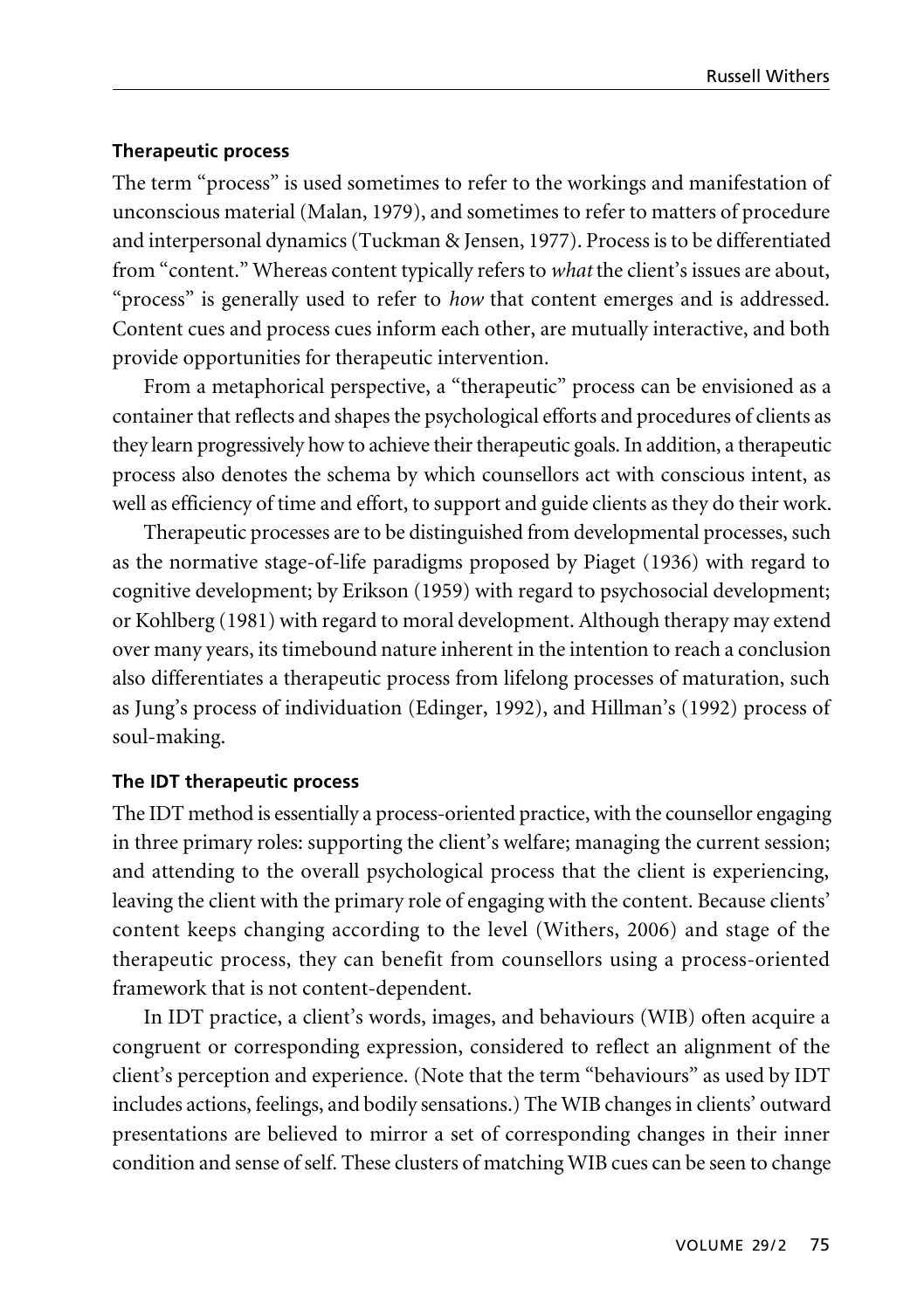**Figure 1:** The IDT therapeutic process



over time in quite distinct and patterned ways that acquire a predictable sequence and character, and the IDT therapeutic schema is based on these observable changes (see Figure 1 and Table 1). Seven primary stages have been mapped, each appearing to have a different and important function.

### *An overview of the seven stages*

The first three stages (Arriving, Transition One, and Meeting) are oriented toward the past. The process starts with the client experiencing an increasing lack of environmental fit, which Arriving-stage clients defiantly resist and protest against. In contrast, the Transition One stage finds clients overwhelmed by their experience of events, unable to cope, and withdrawn. At the Meeting stage, clients acquire sufficient ego-strength, perceptual discrimination, and motivation to seek help in addressing their presenting issues. The middle stage (Being) brings the attainment of self-constancy and offers a present-time plateau of detachment from earlier conflicts. The last three stages (Transforming, Transition Two, and Departing) are oriented to the future, with the Transforming stage expressing clients' new inner resourcefulness and sense of potential. The Transition Two stage brings an existential reconsideration of values and objectives, and the Departing stage reveals clients' pragmatic commitment to acquiring new skills and fulfilling new projects.

### *The seven stages*

The following descriptions illustrate clients' experiences and examples of counsellor responses at each stage of the IDT therapeutic process (although the presentation of clients varies according to their issues, condition, and readiness—as will the counsellor's interventions). These are indicative descriptions and not intended to be prescriptive.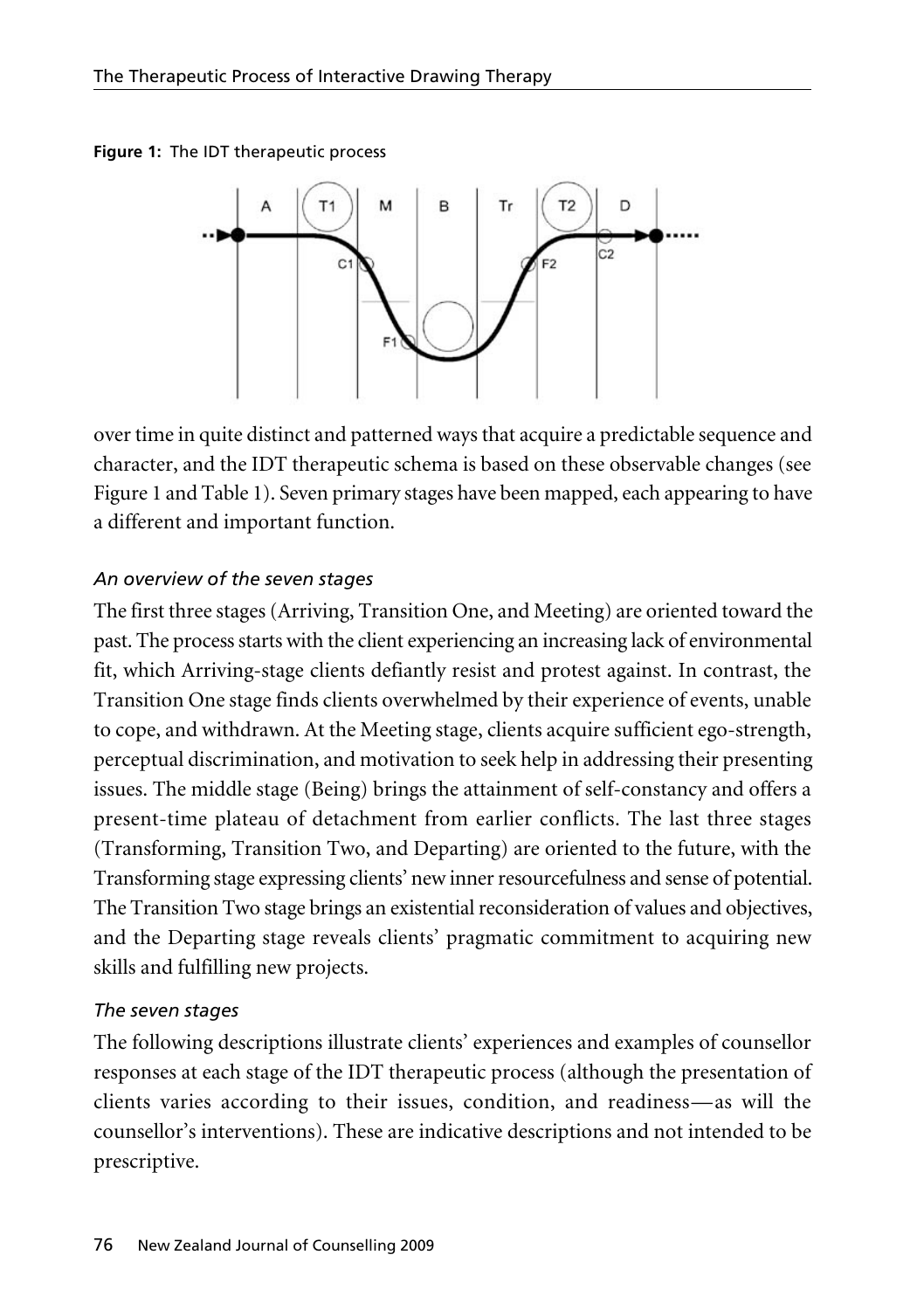### *Pre-therapeutic process*

Typically, clients are repetitively operating within a familiar (though not necessarily rewarding) environmental milieu that provides sufficient consistency of place, purpose, and sense of self for them not to challenge the status quo, and therefore not to seek help.

### *Stage 1. Arriving stage*



The therapeutic process starts with disruptive issues arriving for "the client" that are being resisted or denied. This stage is characterised by the protagonist's intolerantly complaining about events, disowning any culpability, and blaming and abusing others. In the extreme, clients can become violent or paranoid, and aggressively seek to control their environment—a biologically normal (but developmentally regressive) fight response to threat. Clients at this stage have usually been referred to counselling and are there under duress, with high levels of projection and storytelling, and without an agreed contract. They are usually very vociferous about what they don't want and don't like, and IDT counsellors can usually get these statements written down, thereby helping their clients to feel heard. With the page acting as a mirror, the counsellor can start a process of goal-setting, exploring boundaries, and provoking curiosity to continue—a preliminary agreement.

# *Stage 2. Transition One stage (T1)*

As clients' previous resistance to change becomes ineffective, exhausting, and counter productive, so they commonly give up the struggle and shut down at this stage. Clients' loss of trust in their external world is internalised and they can abandon themselves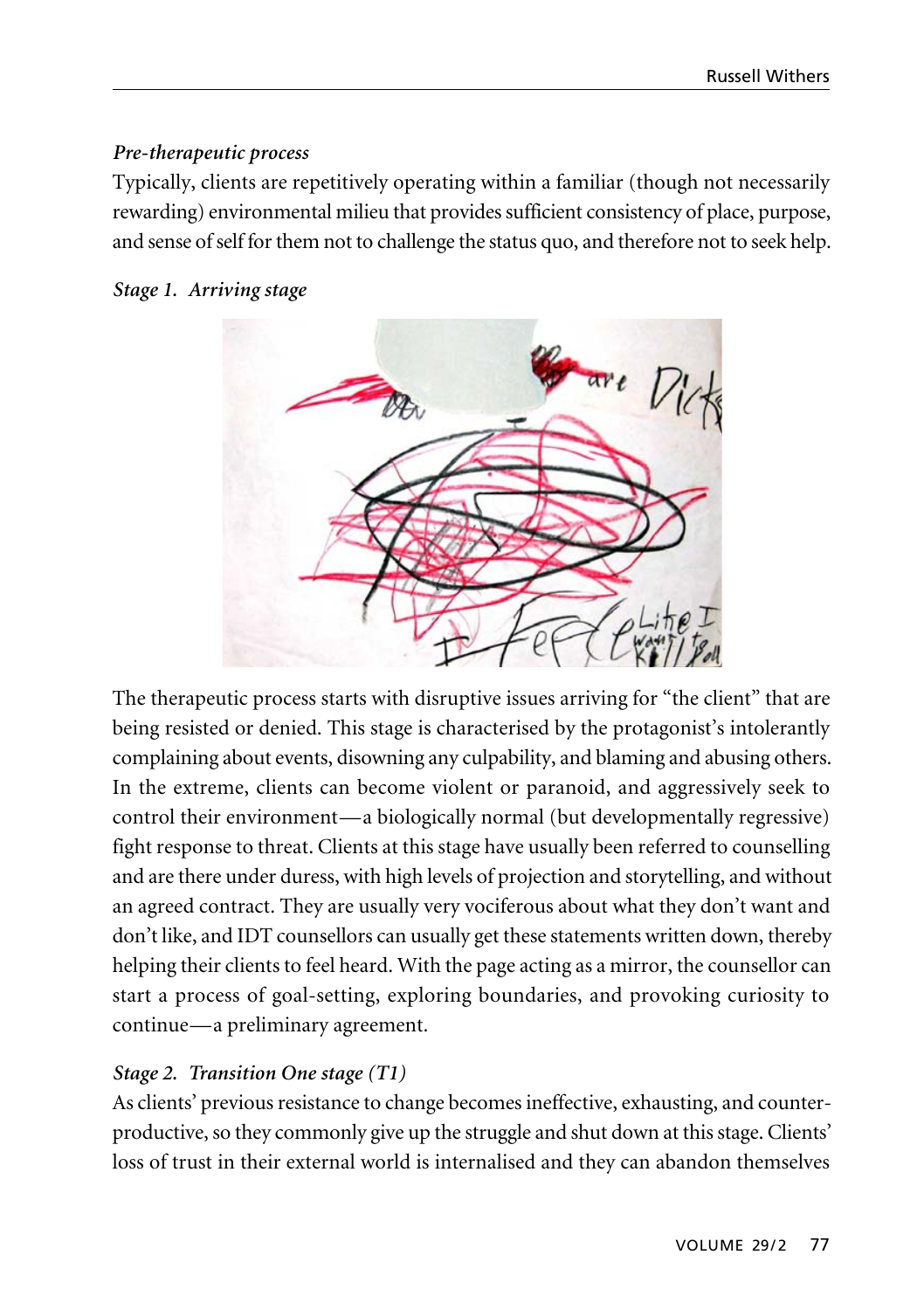

(often punitively), becoming hopeless and helpless, despairing and depressed, selfcondemning, at risk and, in the extreme, suicidal. In contrast to the overactive displaybehaviour of the previous stage, clients at T1 tend to be passively compliant, overly quiet, and almost invisible. Because of their ego collapse, T1 clients who have withdrawn have lost much of their "adult" functioning, so the counsellor needs to step forward, contain risk, build relationship, actively nurture and carry hope, as well as working to connect to more resourceful parts of the client's psyche. One of the counsellor's tasks is also to prepare the client for safely reactivating strong feelings and rediscovering motivation. Addressing the more basic levels of Maslow's (1943) "hierarchy of needs," the T1 client needs to establish a reliable routine of sleeping, eating, engaging in activity, and social support, while regaining self-worth and hope for the future.

# *Stage 3. Meeting stage*

In contrast to the earlier two stages of avoidance, clients now seek help to admit and address their issues. As successive layers of naming and feeling are released and recorded on the page, clients typically move from surface-level issues (about their environment) to deeper-level issues (about their sense of self). By the end of this stage, a particular quantum of unfinished business has been addressed, enabling clients to substantially dis-identify from their history of overly influential experiences or other people, and to reclaim a core part of themselves. With each step downwards (to a more internal focus and deeper level of content), anxiety rises as a client moves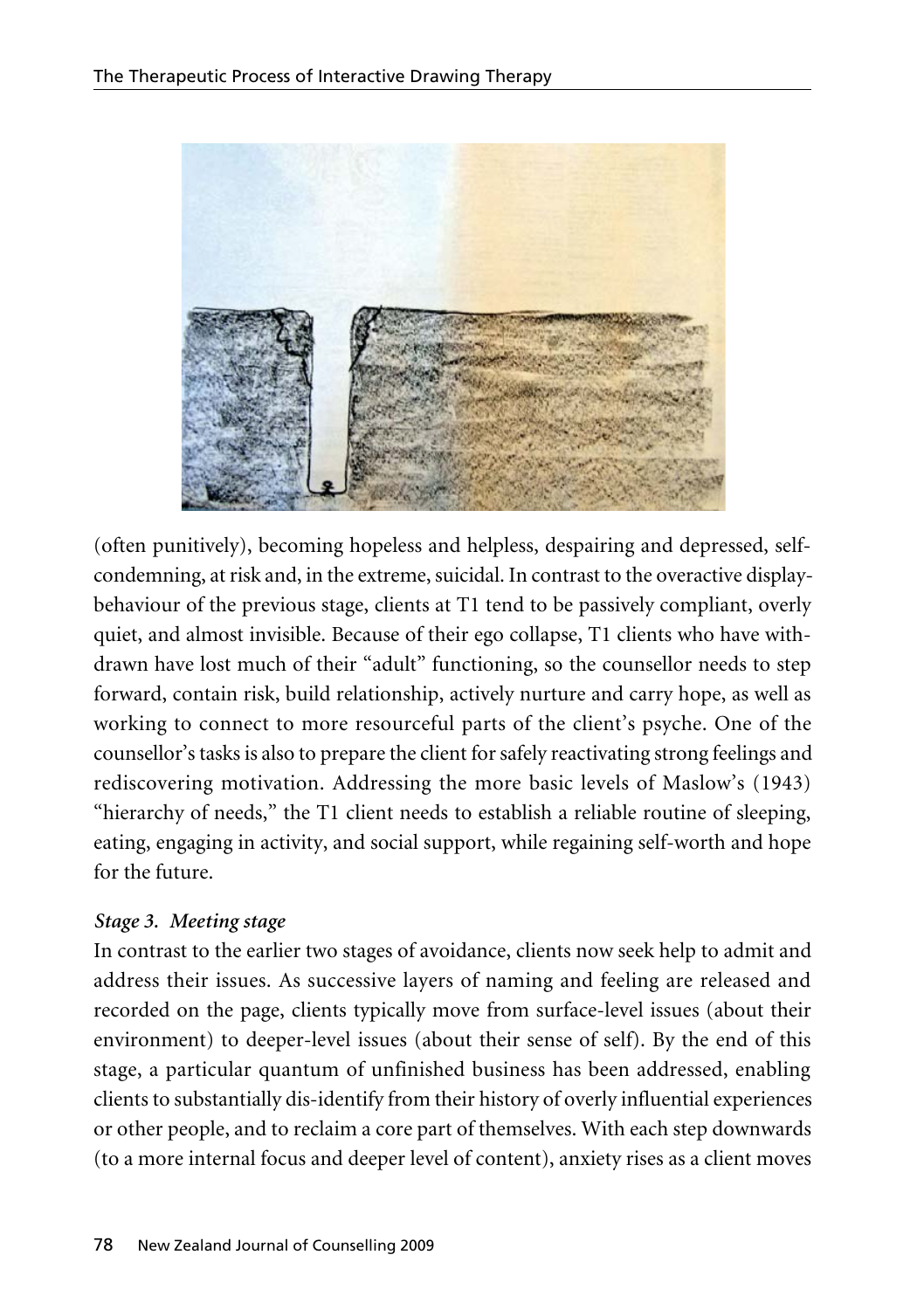Why are you scaring me? me **INTO**  $41.$ ahtened want you to see me. Lm.  $29C95$ 

from known and familiar issues to lesser-known and often more challenging issues. The counsellor's role at this stage is to work level-specifically (Withers, 2006), add safety with each level change, support the client's psychological encounters with significant others, encourage confession and catharsis, appreciate the client's fortitude, and build the client's trust in the process.

#### *Stage 4. Being stage*

Having assertively stepped out of conflict and into their own presence, clients in this middle stage feel a deep sense of strength, autonomy, empowerment, wholeness, and inherent self-worth. This is an affirming and validating stage for clients that counters their long history of being negated and hurt, and it is important to spend time here naming their new strengths, qualities, and capacities, and consolidating their inner changes. Because they no longer experience confusion or being divided, it is easy for clients (or counsellors) to terminate counselling at this stage (now that the original presenting

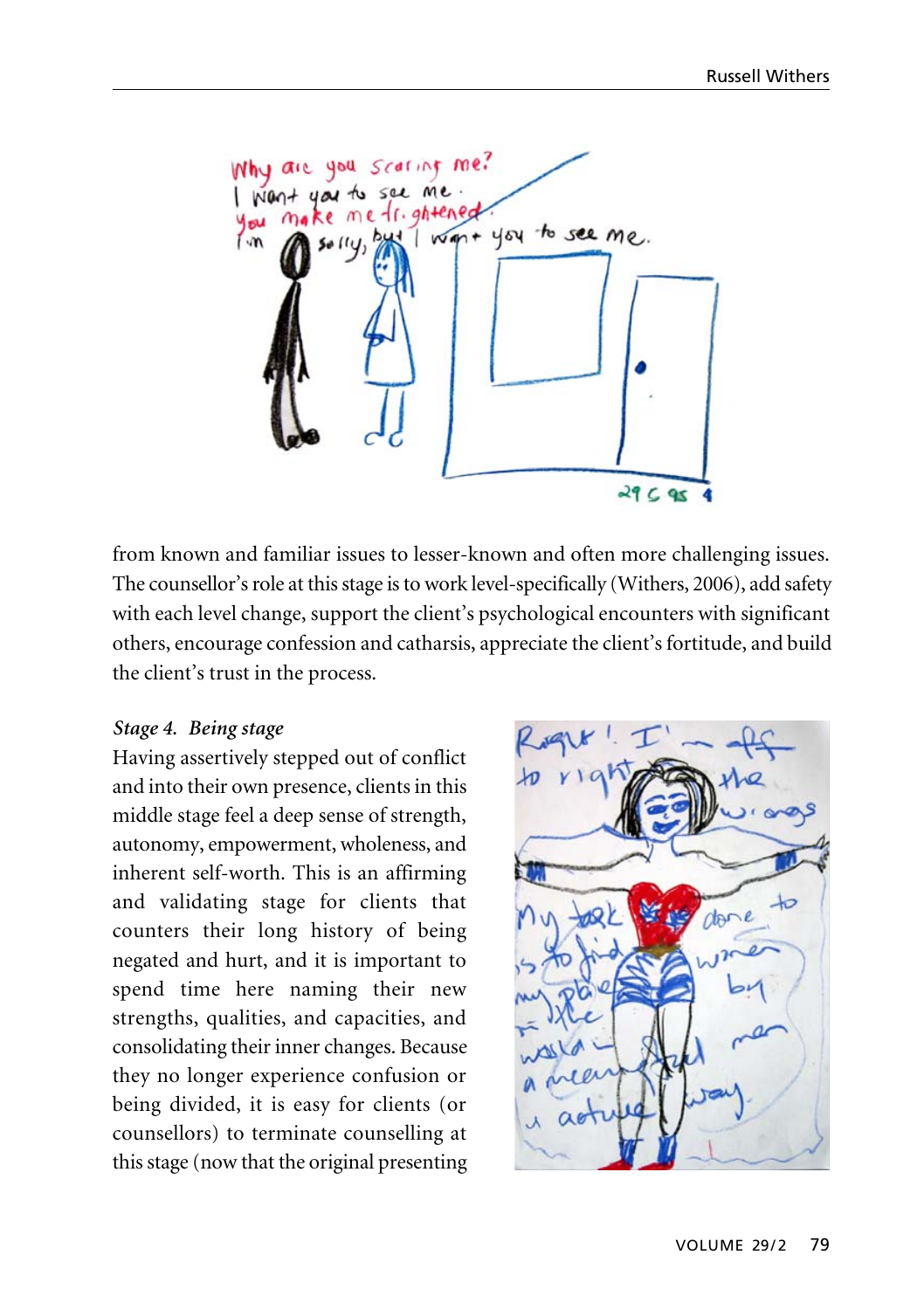issues seem resolved, or at least tolerable), or skip to the next stage, without realising that the work of this middle stage is the foundation for the whole second half of the therapeutic process.





With a newly felt sense of a fresh start, clients turn optimistically towards a yet-to-bediscovered future of possibilities. An innate sense of freedom, trust, and capacity calls them to exploration and adventure, as they reach out into a symbolic landscape of opportunity and promise. It is common for clients in the middle of this stage to address spiritual matters explicitly and discover synchronicity. However, the last quarter of this stage provokes increasing angst and doubt as they discover a very real sense of unreadiness to face the external realities embodied in the question, "What shall I do with my power and potential?"

The second half of the therapeutic process requires counsellors to act with a very different purpose and manner from those they adopted in the first half, because clients now have a strong sense of self, feel an innate resourcefulness, and have connected with a "greater than self" sense of transcendence. At this stage the pace is faster, the client has more libidinal energy, and the therapist needs to keep an eye on client naivety and impulsiveness. With each level change upwards and outwards, the counsellor adds resources, keeps the symbolic journey (that is unfolding on the page) moving onwards, and works to get clients' positive projections about their new "story" reframed into generic principles of self-guidance.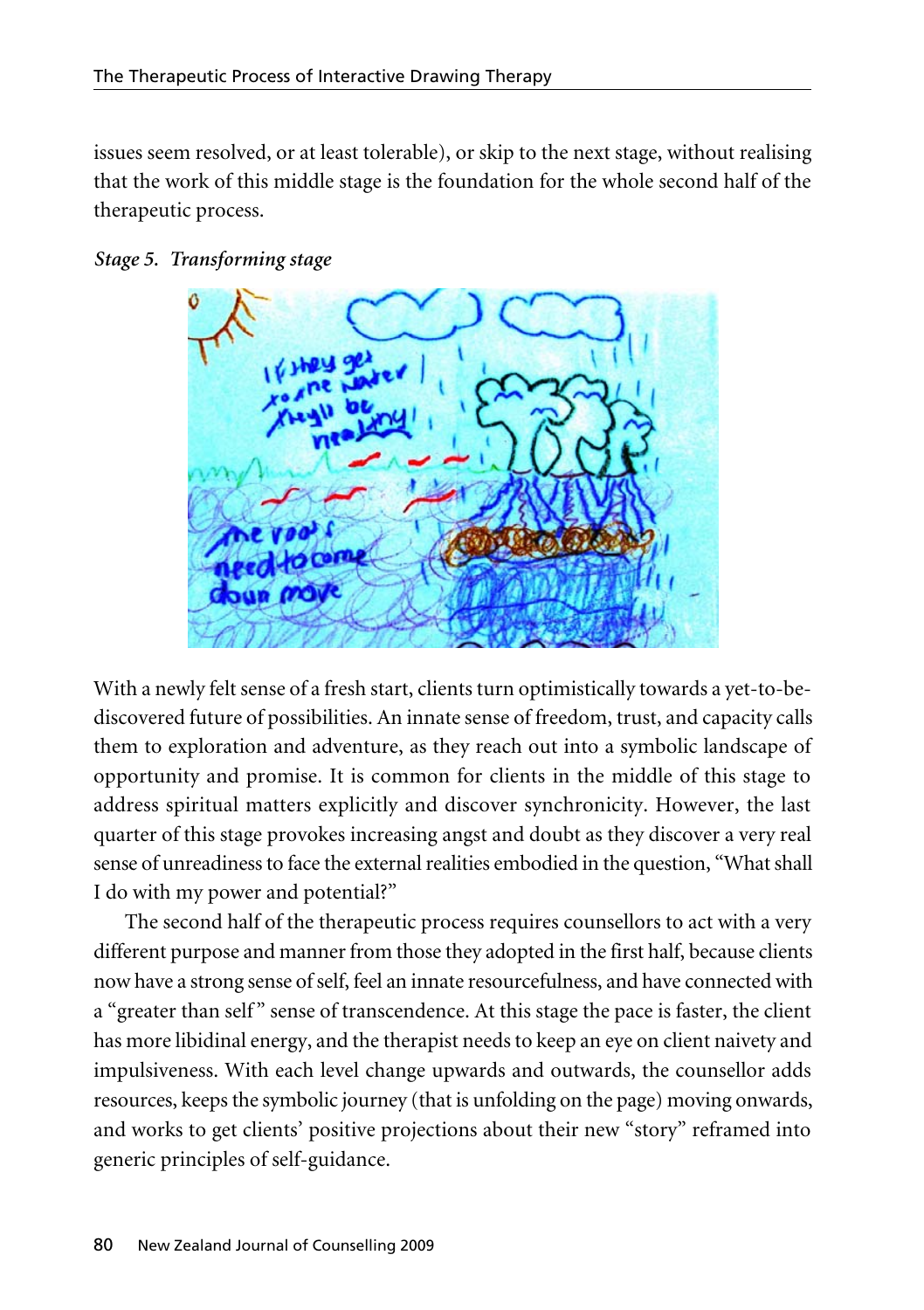

*Stage 6. Transition Two stage (T2)*

Despite the gains of the two previous stages, T2 clients now feel a distinct lack of fit with their external world: they have changed but the world seems the same. The return of doubt and uncertainty causes them to once again withdraw from the world (often for a long time) and they can feel that they are back at T1. In contrast to T1, which was about overwhelming loss, T2 is about overwhelming potential. T2 is a time of searching for values, and the reconciliation of paradox and ambiguity, for clients are now searching for a new paradigm on which to build a new future, and their question of the previous stage now takes a subtle and important shift to become, "What is worth doing with my power and potential?" It is essential that the counsellor distinguishes T2 from T1, and maintains a stage-appropriate, holding-the-faith relationship with the client.

# *Stage 7. Departing stage*

After the long psychological hibernation of the previous stage, this last stage is characterised by clients suddenly stepping out of T2 with a determined externalworld focus, wanting to "get real" and to fulfil an inner imperative to "actualise" themselves. There are no psychological conflicts here, just a quiet sense of practical need and capability as they develop pragmatic skills, organise themselves, claim their future, and find peers, purpose, and projects. This last stage is still part of the therapeutic process, but because the client is now finished with internal and regressive work, the therapeutic alliance is now "adult to adult," and can be mistakenly read as being beyond therapeutic attention. Although the counsellor's role now moves from being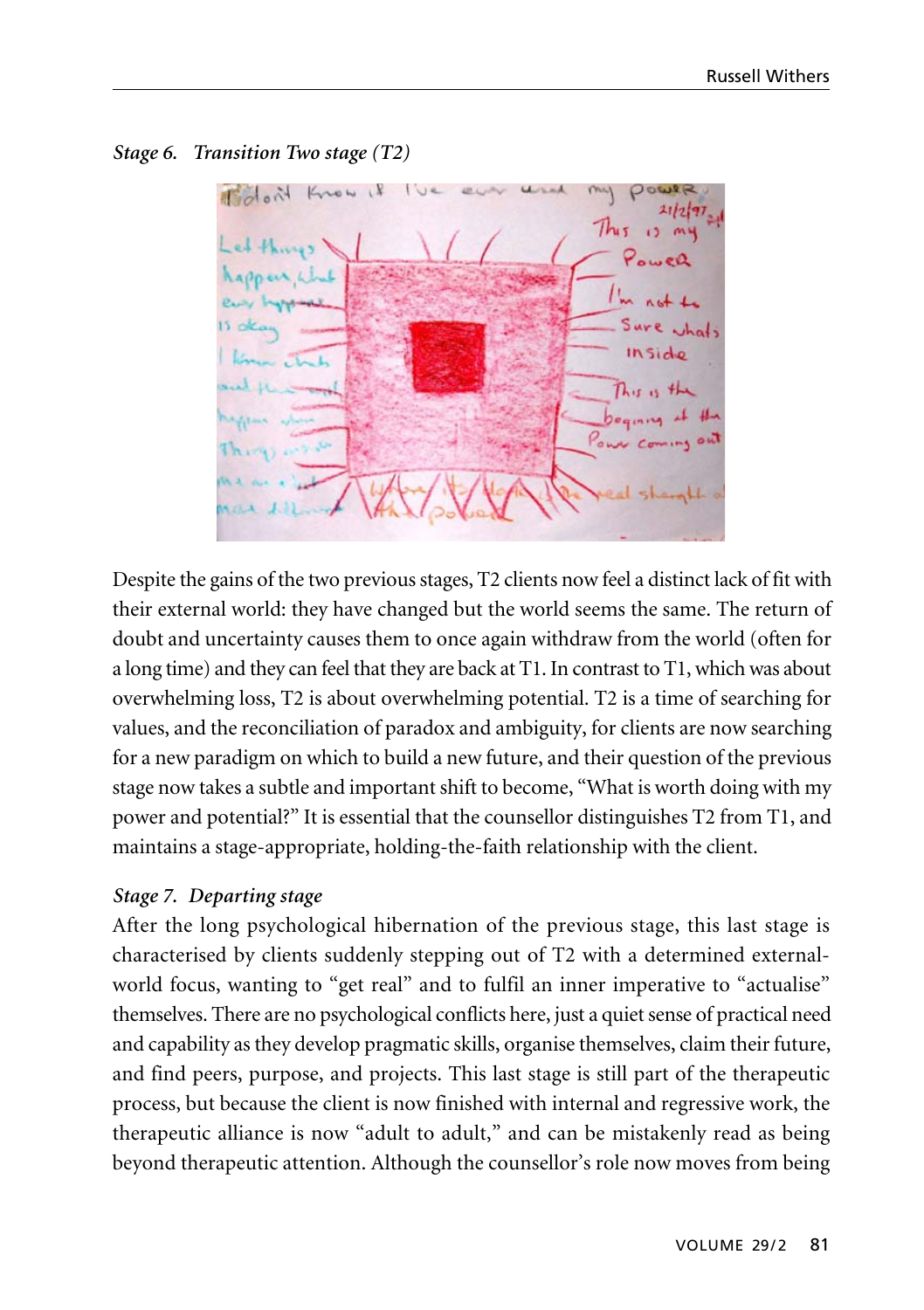

therapist to being more of a coach or mentor, one of the main tasks of this stage is to help clients maintain a very real and important connection with their resourceful unconscious, despite their increasing busyness in the external world.

# *Post-therapeutic process*

With an empowered sense of having found themselves and their place in the world, clients systematically set about their new lives (typically with a sense of vocation, service, energy, delight, and success).

# *Comment*

At each stage, a different aspect of the client's psyche or personality structure can be seen to emerge—sometimes seeming like a different client. Because each stage brings a different therapeutic focus, the counsellor needs to adjust the clinical objectives, therapeutic relationship, and way of working at each stage. Being able to read and understand each client's condition accurately and shape stage-specific interventions that have a good fit for the client is a skill that increases the counsellor's effectiveness and the client's satisfaction.

Each stage seems to integrate and build on the achievements of previous stages and reflects an attitudinal shift for the client toward increasing authenticity, security, and capability, and decreasing projection, risk, and compensation. In a sense, each stage can be seen to serve as a prerequisite for advancing to the next, but this is not an automatic or lineal graduation, for clients can spontaneously return to earlier stages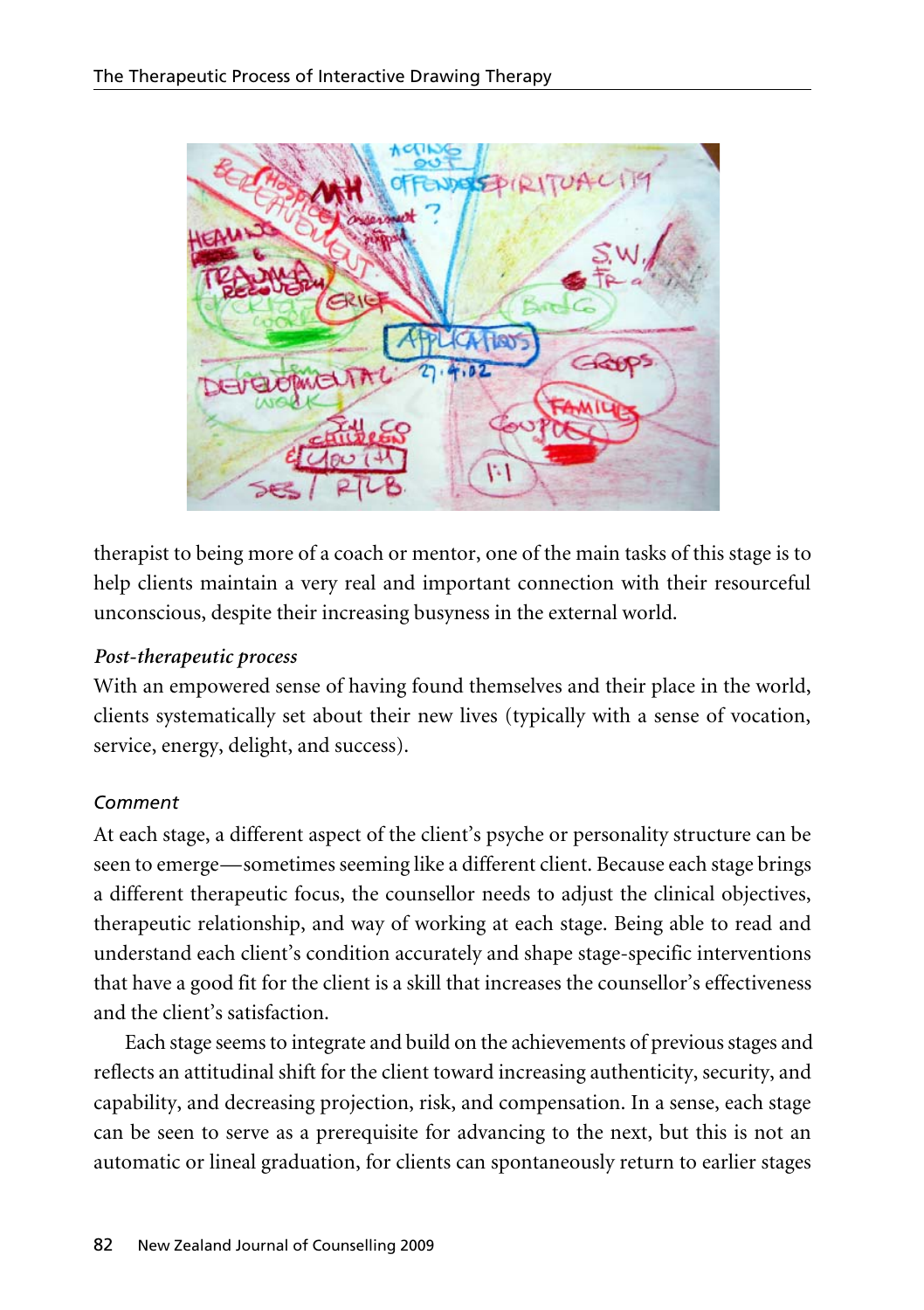and deeper levels of work, or suddenly produce a new priority to be addressed, while some stages may appear to be passed over altogether.

Clients' movement across these seven stages of change is not constant but ebbs and flows, for their tenure or time spent in any particular stage can vary widely, sometimes reflective of the work at hand, and at other times seemingly outside the intent of client or counsellor. At times, their position is quite precise, while at other times their position might widen and straddle the end and beginning of adjacent stages, giving out more of a mixed message about what they are experiencing. Each stage consists of early, middle, and late sub-stages, so that the transition between stages tends to be more seamless and not as fractured as the determination of "stages" might suggest.

A therapeutic process represents a discrete period of dedicated psychological endeavour, existing between times of less overt or conscious therapeutic engagement where the client has a more pragmatic orientation to the realities of life. Although change is a constant dynamic in people's lives, and therapeutic experiences can occur in unplanned and unexpected ways, as a purposeful course of action within a contractual relationship, a therapeutic process can therefore be considered to have a beginning and an end. For most clients, a therapeutic process does not continue indefinitely (although many clients will not go through what a therapist might consider to be a whole or complete process of change, and clients with a severe predisposition may find themselves stuck at certain places in the process). Although clients often use movement metaphors such as "journey" or "growth" to give a subjective measure of their sense of progress (for example, "I'm starting to open up and trust again"), counsellors require more objective and practical criteria. Models of therapeutic process aim to provide such a framework, relating generic processes of change to specific client situations and capacities.

#### **Reading the client's stage**

Table 1 summarises some of the recurring clusters of words, images, and behaviours (WIB) that clients exhibit when using IDT, providing cues for reading the stage these reflect, as well as cues that guide the shaping of appropriate stage-specific interventions.

As a general principle, IDT counsellors look for congruence across all three WIB categories to identify a stage. Note that IDT makes a strong distinction between "reading" and "interpreting." For example, counsellors *read* the client when they identify their position along the therapeutic process continuum, but *interpret* the client's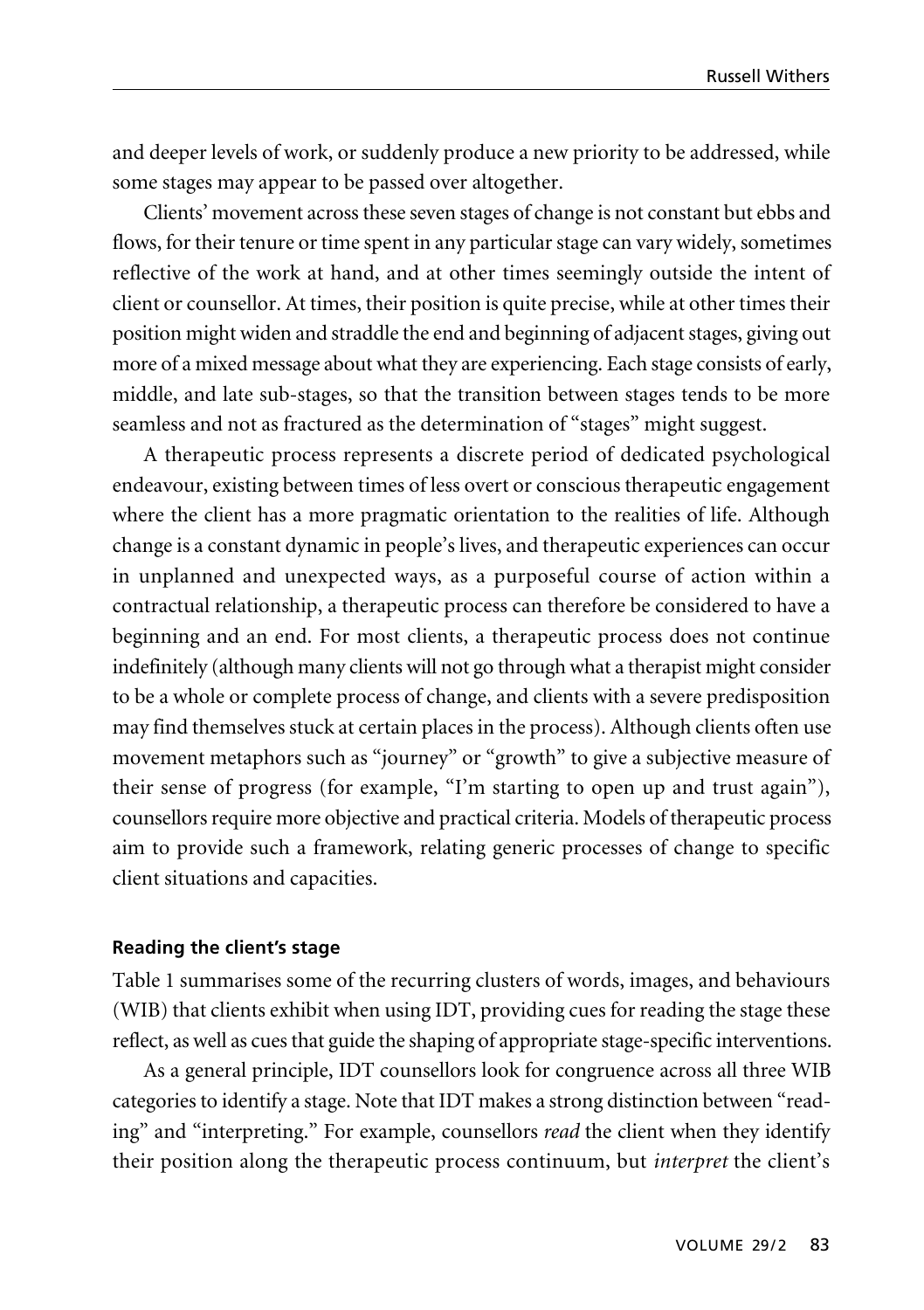condition when they analyse the client's pages. "Reading" the client's position is a process observation, whereas "interpreting" the client's drawings is content-oriented.

| <b>Words</b>                                                                                                     | <b>Images</b>                                                                                                        | <b>Behaviours</b>                                                                                              |
|------------------------------------------------------------------------------------------------------------------|----------------------------------------------------------------------------------------------------------------------|----------------------------------------------------------------------------------------------------------------|
| 1 ARRIVING                                                                                                       |                                                                                                                      |                                                                                                                |
| Angry, abusive, blaming,<br>complaining, rationalising,<br>deny responsibility, lies,<br>swearing, shouting.     | Refuse to draw, or obedient<br>and then push page away.<br>Dark isolated objects, no<br>context, fragmented.         | Resentful, alienating, critical,<br>suspicious, opinionated,<br>manipulative, dominating,<br>intolerant.       |
| 2 TRANSITION ONE                                                                                                 |                                                                                                                      |                                                                                                                |
| "I don't know," "Yes but,"<br>minimal talk, unfinished<br>sentences, disconnected<br>thought.                    | Minimal presence, small<br>isolated figure, entrapment,<br>covered over, alone, at-risk<br>situations, unstructured. | Hopeless, helpless, despairing,<br>depressed, numb, minimal<br>feeling, overwhelmed,<br>withdrawn.             |
| 3 MEETING                                                                                                        |                                                                                                                      |                                                                                                                |
| Name issues, address the past,<br>express feelings, confront "bad<br>others," declare unmet needs.               | Side of page, side-on<br>encounters, unequal<br>relationships, different parts<br>in conflict.                       | Seek and accept help,<br>accept vulnerability,<br>emotionally cathartic, brave<br>and determined.              |
| 4 BEING                                                                                                          |                                                                                                                      |                                                                                                                |
| "Whole," "Strong," "Here and<br>now" talk, self-affirming,<br>celebratory, no conflicts or<br>issues.            | Centred, face on, full page,<br>portrait orientation,<br>symmetrical and flanked,<br>large, coloured, grounded.      | Independent, autonomous,<br>empowered, stand tall, calm,<br>pleased, satisfied, tolerant,<br>unshakeable.      |
| <b>5 TRANSFORMING</b>                                                                                            |                                                                                                                      |                                                                                                                |
| "Free," "New," "Journey,"<br>"Potential," describing an<br>unfolding and unplanned story,<br>words of discovery. | Natural landscape, moving<br>object, changing form,<br>brightly coloured, full page,<br>allied elements.             | Open and adventurous,<br>enthusiastic energy, playful,<br>sense of new opportunities,<br>trusting, optimistic. |
| <b>6 TRANSITION TWO</b>                                                                                          |                                                                                                                      |                                                                                                                |
| "Paradox," "I don't know,"<br>impatient and frustrated or<br>quiet acceptance, self-reflective<br>silences.      | Encapsulated and shaded<br>interior, no exterior, abstract<br>primary shape, central on page.                        | Social withdrawal, live simply,<br>existential angst or patient<br>trust and waiting.                          |
| 7 DEPARTING                                                                                                      |                                                                                                                      |                                                                                                                |
| "Get real," pragmatic<br>concerns, external-world focus,<br>goals and plans.                                     | Abstract and analytical<br>diagrams, charts, maps, lists,<br>boundaries, and forces,<br>time-lines and tasks.        | Purposeful, wanting to apply<br>themselves, project-based<br>skills focus, seek peership.                      |

**Table 1:** Word, image and behavioural characteristics of each IDT stage (see stage-specific client drawings shown in the text)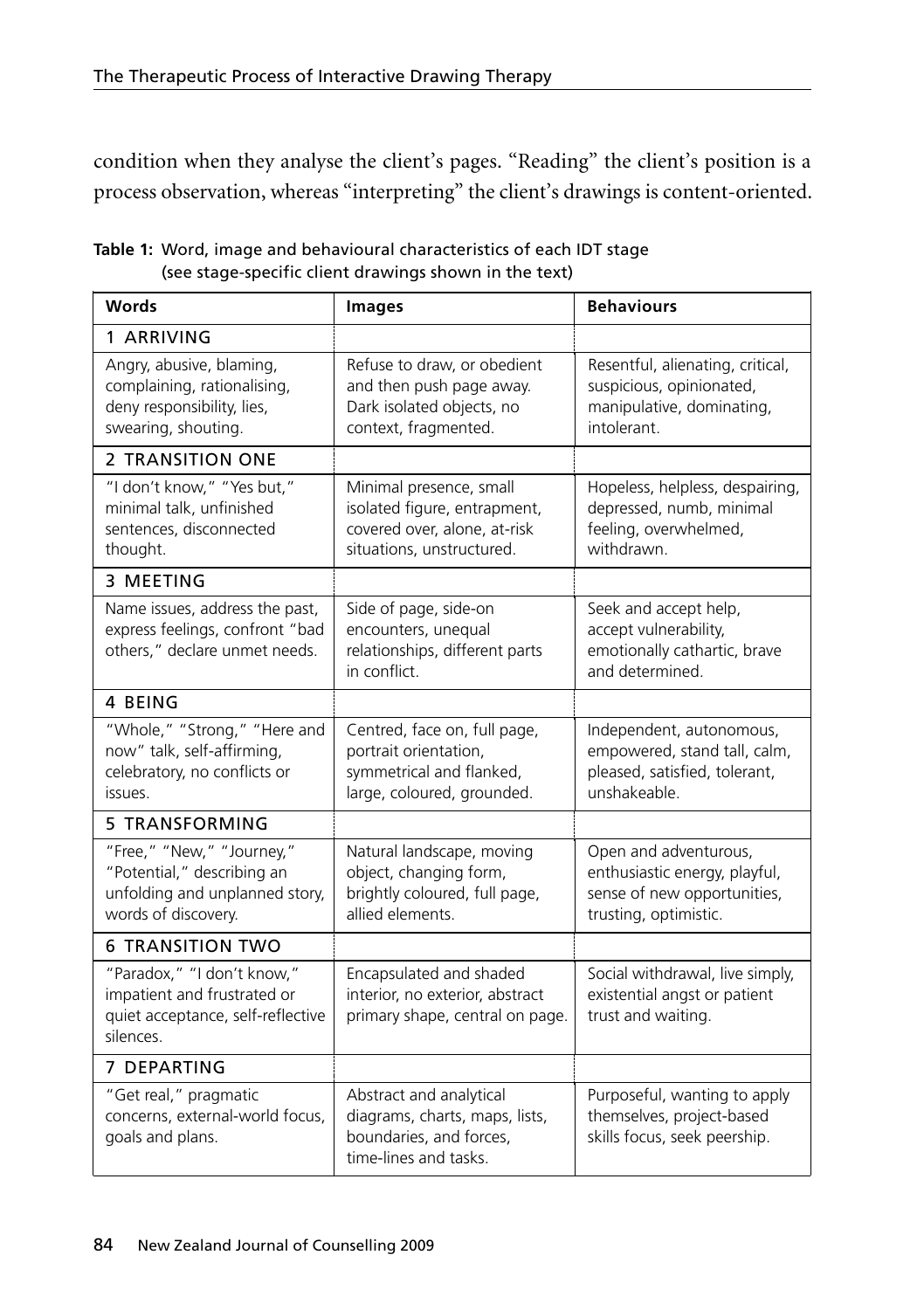#### **Working strategically and with therapeutic intent**

Working stage-specifically is the aim of IDT counsellors, for it adds an overarching, long-term perspective to the more tactical IDT interventions that occur within each session. If counsellors can achieve stage-based accuracy in their responses, then clients are believed to work more efficiently and with greater motivation, sustainability, and results. Although Prochaska and Norcross (2001) operate within a behavioural schema, IDT experience validates their generic observations that "the cumulative evidence indicates that tailoring the therapy-relationship and treatment intervention to the stage of change can enhance outcome, specifically in the percentage of patients completing therapy and in the ultimate success of treatment" (p. 443).

Because all IDT stages are seen to consist of fundamental work for a client, no single stage is considered to be more important than another. The IDT goal is therefore not to get clients to the end of the process, but to help clients do the work of the stage they are currently in (because their condition and capacity are seen to progress naturally once the work of that stage has been attended to). When clients get stuck at a particular stage, it is hypothesised that there is still more work from a previous stage to attend to, so in those circumstances the IDT principle is to "go back a stage in order to move on a stage." The overall IDT schema represents clients' shift from overidentification with an old order (that no longer serves or is no longer available) to their discovery of a new order of perception and opportunity, resulting in an improved relationship with their external world and a more cohesive and stable sense of self.

While the IDT therapeutic process constructs an overall sequence of client changes, many clients will traverse only a reduced range of stages. For example:

- In a general counselling practice, most self-referring clients have been carrying their issues for some time and commonly introduce themselves while in the first half of the Meeting stage.
- Clients sent under coercion (from the courts, teachers, parents, or disgruntled spouses) are understandably defensive and uncommitted to begin with, and are generally located in, and reluctant to move from, their position in the Arriving stage.
- Specialist agencies or practitioners will find their clients typically aggregated at particular stages. For example, chronically depressed or suicidal clients generally hold to the Transition One stage. Borderline clients often sit simultaneously across the first three stages, reflecting their characteristic ambivalence of "I don't need help" (Arriving stage), "No-one can help me" (Transition One stage), and "Help me!" (Meeting stage). Spiritual directors working with clients in the second half of life will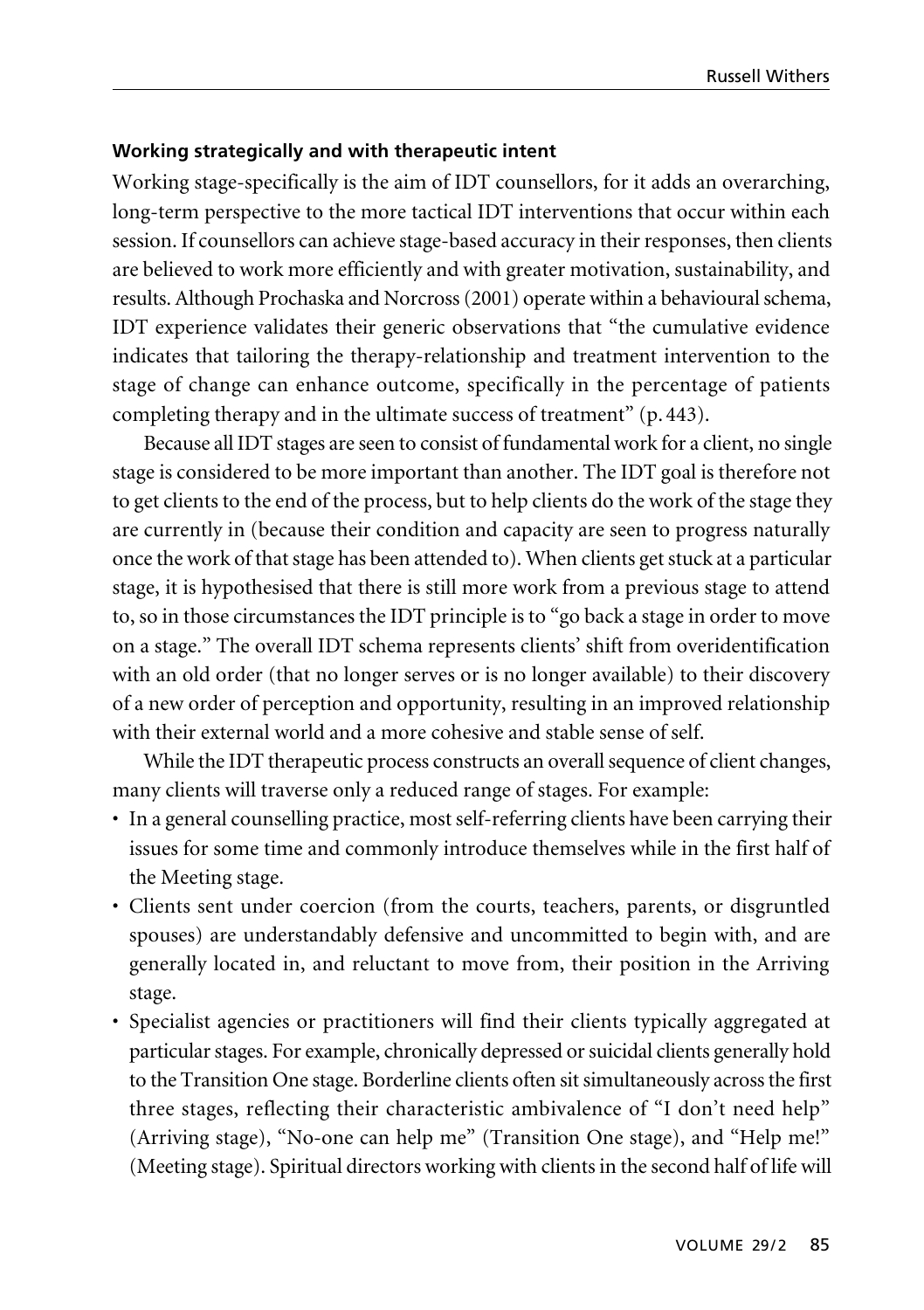possibly find that much of their service corresponds to mid-Transforming and T2 stages.

• In contrast, children can often make two to three big jumps across the overall process within one session.

# *Working with stage-specific process variables*

IDT practice has revealed a range of therapeutic phenomena that exhibit stage-specific attributes. It is surmised that the particularity of these occurrences may well be influenced by the presence of an "IDT page" between client and counsellor (in contrast to the more singular and direct client-counsellor relationship of the talking therapies). The IDT schema serves to forewarn and guide counsellors' responses to such occurrences.

# *Projection and transference*

In addition to the inevitable projections of ego, and IDT's conscious use of projection as a drawing tool (Withers, 2006), the seven stages of change vary in their ease and difficulty for the client, often provoking strong projections and transferences in their own right. For example, the uncertainties for the client at the Arriving, T1, late Transforming, and early T2 stages can arouse significant impatience, doubt, anxiety, and criticism in the client about the value of therapy or the ability of the therapist. In contrast, the first half of the Transforming stage often brings strong positive projection and transference from the client, who may now arrive for sessions bearing invitations and gifts.

# *Affect and catharsis*

In an IDT session, the client's feelings are put onto the page and energised (or contained) through the use of different colours, characterisation, shading, and encrypted writing. Working with pages often seems to transmute or reframe clients' feelings, so their emotions can at times become less physically affective, and they become more open to disclosing vulnerability, unmet needs, deeply held values, historic wounding, or an encounter with archetypal content. Conversely, mark-making (such as slow repetitive shading or vigorous strikes of line) can, where appropriate, be used to intensify cathartic discharge.

Each stage brings a characteristically different response in terms of feelings. For example, the Arriving and Meeting stages often bring a loud discharge of strong emotion. The T1 stage typically reveals the client as being shut down and often dangerously split off from any expression of feeling. The Being and early Transforming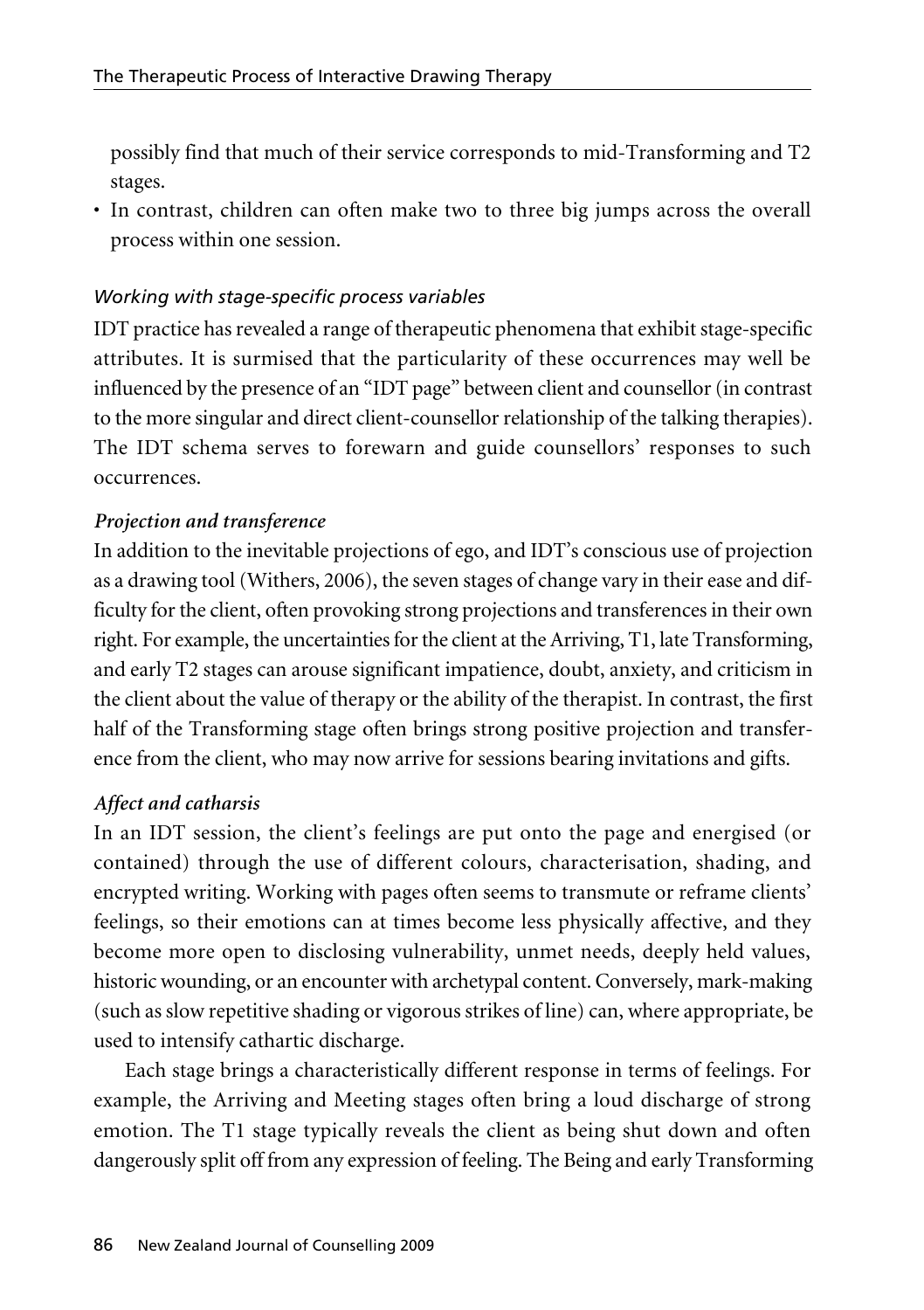stages typically have the client experiencing libidinal delight and excitement. Late Transforming and T2 stages are often places of high existential angst, while the Departing-stage client generally shows emotional stability and resilience. An IDT counsellor generally does not pursue cathartic discharge as a generic goal, but responds to the client's feelings in a stage-specific manner as and when they are revealed by the client's psyche.

#### *Contracts*

Because each client's content and therapeutic tasks vary at each level and stage, no single, pre-arranged contract is considered adequate, so the IDT counsellor regularly checks and reframes the contract at each stage. IDT can be used to clarify issues and shape a contract, as well as then working within that contract. Immediately following the "not-knowing" that accompanies the T1 and T2 stages, clients can be seen to pause naturally and reflect more explicitly on the objectives of their therapeutic endeavour, marking two places of significant and natural contract review—Contract 1 (C1) and Contract 2 (C2) (see Figure 1). C1 negotiates the client's entry into the journey within, and C2 negotiates the client's re-entry back into the external world. Both are best treated with some formality and detail, whereas at other stages or levels (for example, when working with metaphor at the early-Transforming stage), a quick, informal check can be sufficient, such as "Is what we're doing here helpful and useful?" (Note that this is not a good question when clients are in either of the two Transition stages, because they will typically answer, "I don't know," and may interpret the question as indicating that their counsellor is not sure about things, just at a stage when strong and reliable containment is needed. Hence the importance of stage-specific contracting.) Because many clients are inclined to terminate counselling at the Being stage, now that they are feeling a lot better about themselves, this is also an important place for a contract review.

During the first two stages (Arriving and T1), clients are generally immersed in strong and archaic defences, have not yet explicitly asked for (or accepted) help, nor are they interested in the bigger contextual picture. However, from the mid-Meeting stage onwards, they are typically interested in being shown a simple line diagram of the IDT process (Figure 1 or Figure 2), and appreciate seeing that their condition and pathway are normal and achievable. This also reassures them that the counsellor has a good understanding of their current condition, what they have been through, and what lies ahead.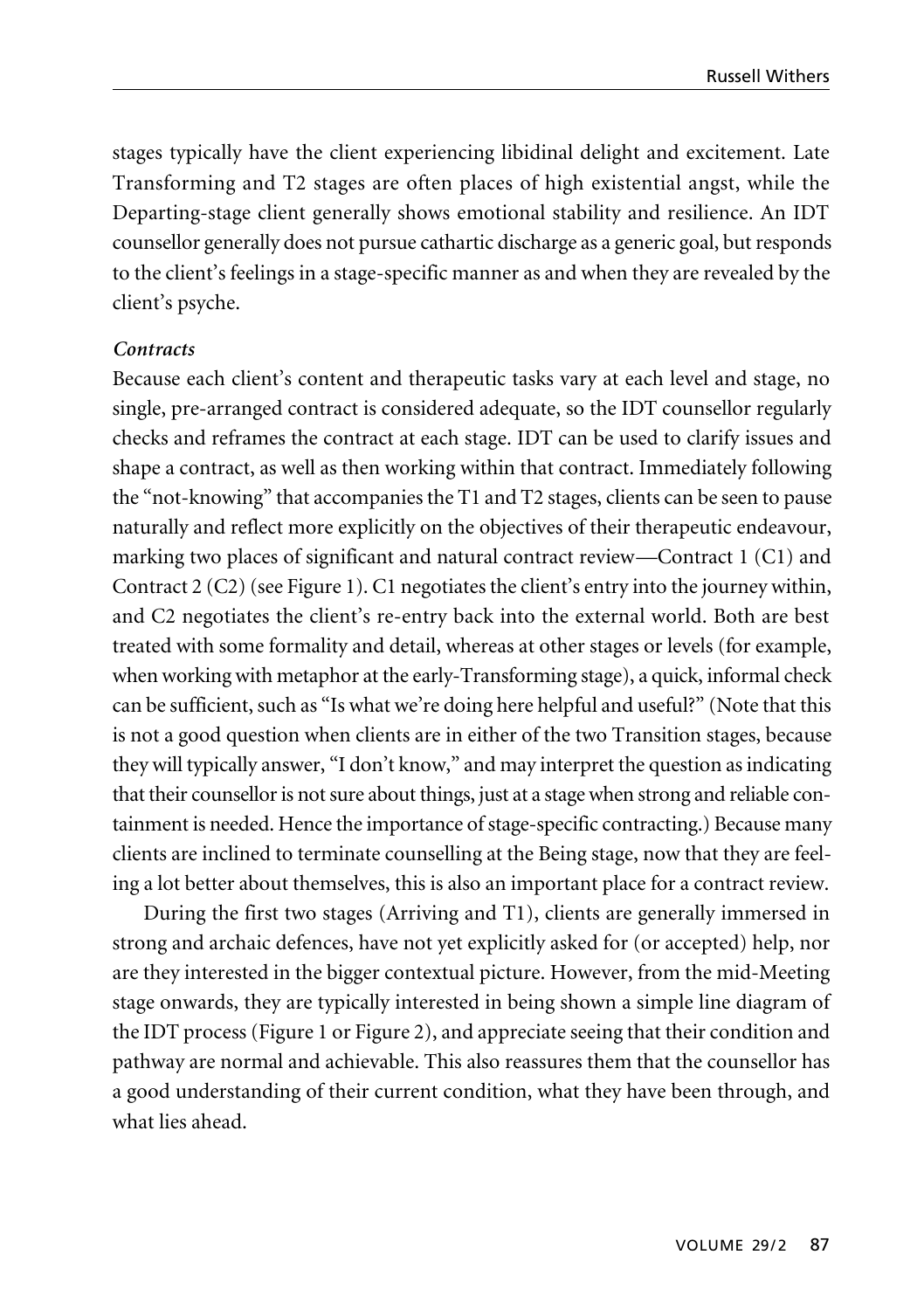### *Farewells*

Near the end of each of the major level changes of the Meeting and Transforming stages, clients will often unconsciously enact two places of significant separation— Farewell 1 (F1) and Farewell 2 (F2) (see Figure 1). F1 reflects the clients' detaching from the impact that significant others have had over them, and F2 reflects their detaching from identification with their own no-longer-appropriate "old self." IDT's pagebased use of symbol and ritual fits well with this work.

### *Stage-specific risks*

Each stage in the IDT therapeutic process brings a different and foreseeable set of psychosocial risks for the client. For example, the client at the Being stage has substantially reclaimed a sense of empowerment and independence, and is no longer willing to return to restricting or dysfunctional relationships. However, this newly found autonomy can sometimes lead clients at this stage to mistakenly believe that they are no longer accountable in relationships. In addition, their re-awakened narcissism can combine with their renewed capacity to envision a better future, sometimes leading to inflationary beliefs about their own importance and role in society. Each stage also brings a concomitant set of risks for the counsellor. For example, a risk for T2-stage clients is that they may not want to return to the mundane outer world, and can loiter in this stage for months (even years), appearing to procrastinate and avoid opportunities for stepping more fully into their own lives, often provoking a strong countertransference of impatience, frustration, and doubt in the counsellor.

**Figure 2:** The IDT seven-stage therapeutic process metaphor

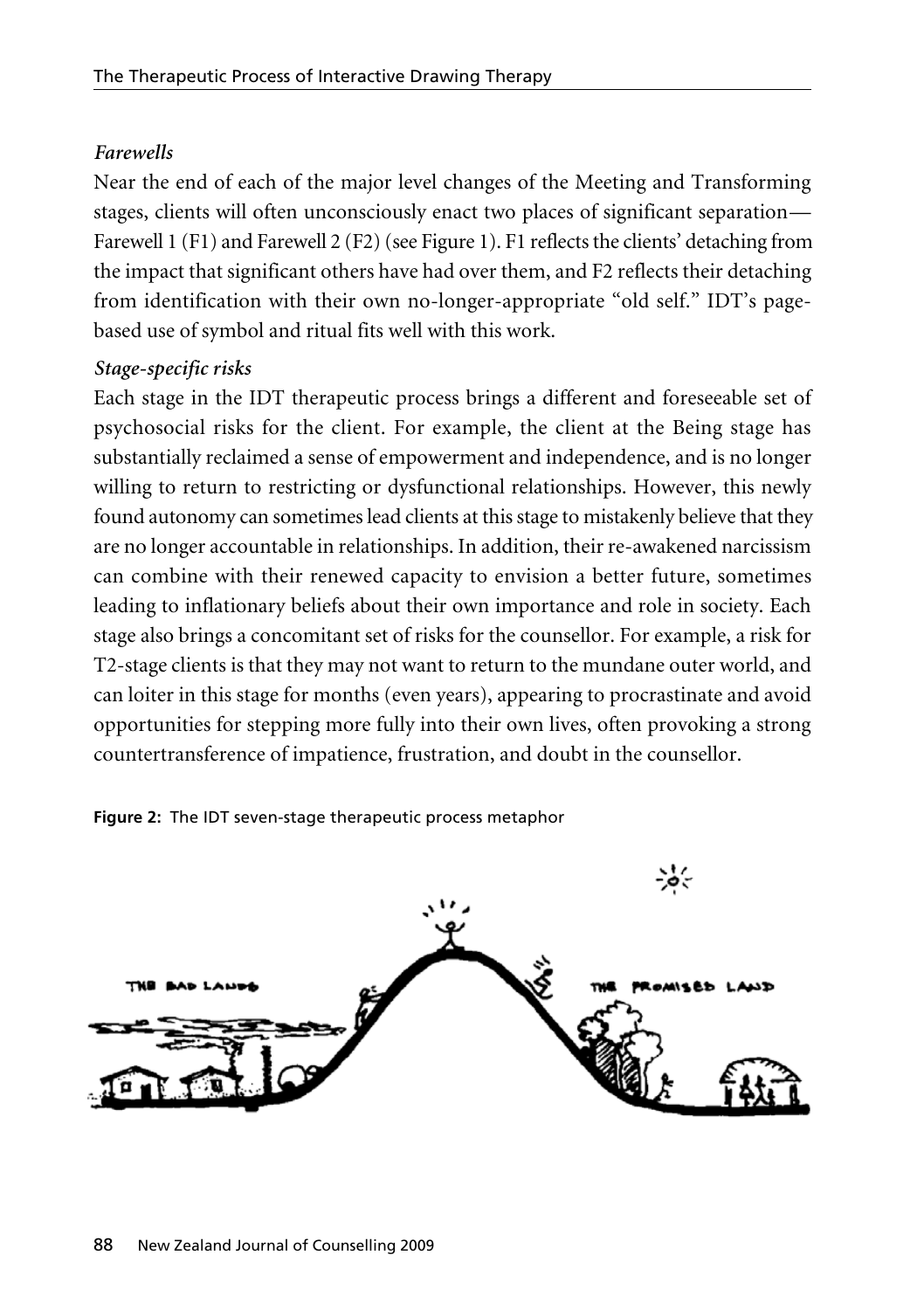### **Discussion**

Although the therapeutic schema described in this article was initially discovered through observation of client drawings, the process itself comes from within the client's psyche and exists without drawings. It is considered therefore that, although named here as the IDT therapeutic schema, it may be a universal process that can be used by counsellors and social workers of other modalities, as well as being a useful tool in supervision and counsellor education.

The schema has a dual nature, in part describing the spontaneous and selfgoverning movement of the client's psyche, and on the other hand offering a model to enable counsellors to work more strategically with clients at each stage. Although the schema reflects a psychodynamic perspective, it also locates external-world issues, thereby providing a comprehensive framework for reading the inner and outer aspects of the client's journey.

In addition to conscious factors that motivate a client to do the "work" of each stage, a more inherent and spontaneous impulse can often be recognised (seemingly independent from the chosen goals of client or counsellor) that presents the client with unanticipated material that can have profound facilitative and transformative consequences, frequently shunting the client unexpectedly into a different level or stage of work. The source of this impetus might fit with what Jung named as the Self, or what Sedgwick (2001, p. 26) refers to as "the energising and organising centre of the personality," the function of which Corbett (1989, p. 11) describes as "[guiding] the development of the personality autonomously toward its natural unfolding, in a manner which is not directed by conscious intent." This phenomenon of spontaneous therapeutic activity can be seen to occur quite often when using pages in an IDT way, and may explain the timing of the client's move from one stage to another.

### **Conclusion**

Although it has been proposed here that working in a stage-specific manner increases professional effectiveness, Perepletchikova and Kasdin (2005) invite practitioners and researchers not only to describe clusters of stage-specific changes, but also to evaluate the clinical significance of those changes. In their eyes, mechanisms of change are a neglected area of research and there is a need to create meanings and measurements that can increase methodological quality and evidence-based practices. The IDT stagebased schema outlined here provides both a theoretical and a practical tool that can be used to help advance such research. IDT's previously presented schema of "levels"